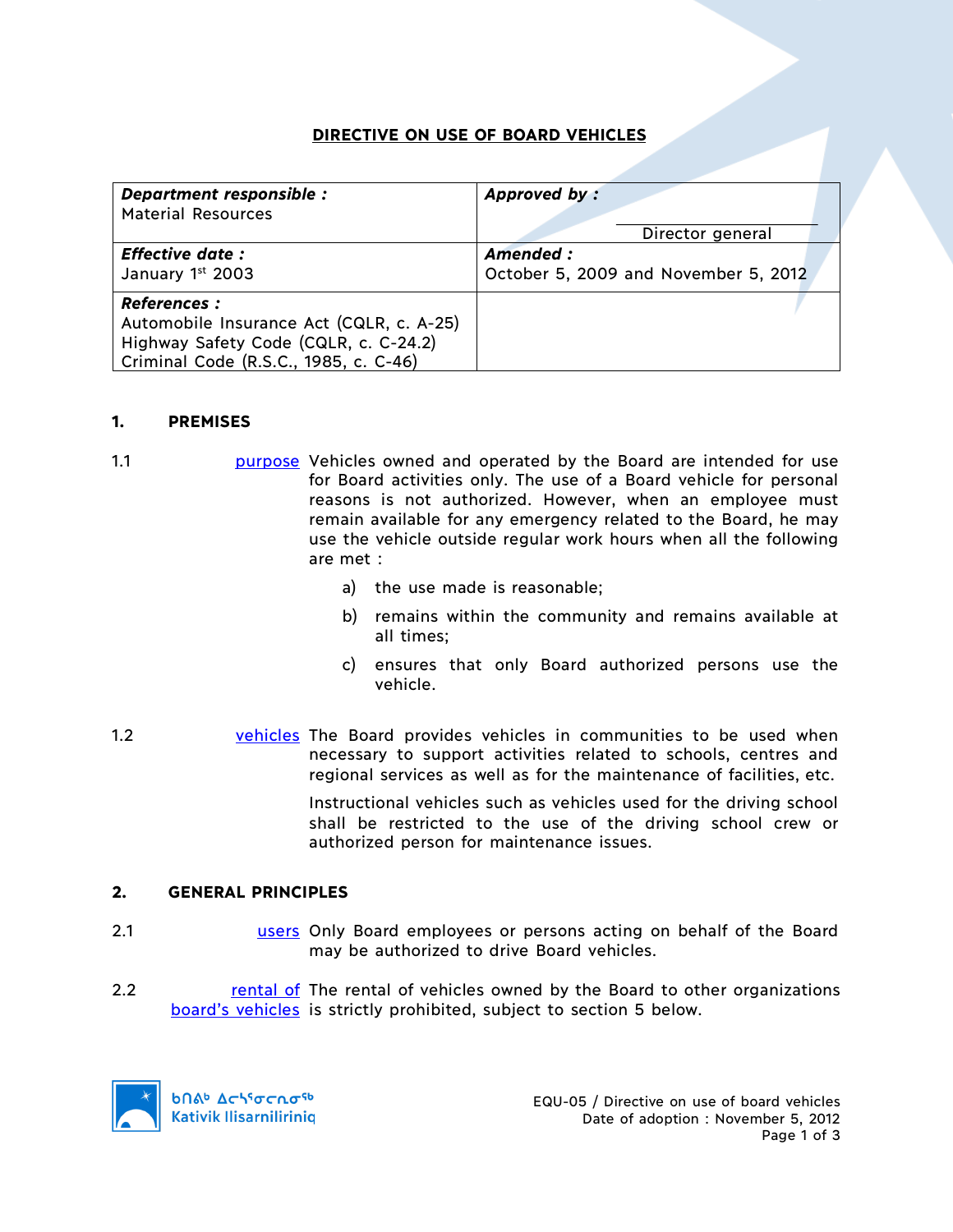- 2.3 driver's license All drivers must hold a valid driver's license (Northern or regular).
- 2.4 **use by the Although the Commissioner is not a Board employee he may, if** commissioner the need arises, be given access to a Board vehicle for purposes related to his role as a Commissioner if that vehicle is available and is not required for other Board activities.
- 2.5 safety Board-operated vehicles must be operated at all times in a safe and responsible manner. Drivers must not be under the influence of alcohol, illicit drugs, narcotics or any other intoxicating substance at any time while operating a Board vehicle.

## **3. SUPERVISION AND USE**

- 3.1 responsibility The persons responsible for the vehicles are the :
	- a) Centre Director or Principal for vehicles used by the school(s) and the local maintenance services;
	- b) Maintenance Manager for vehicles used by the regional services;
	- c) Adult Education Centre Director or Principal for vehicles used by adult education centres.

3.2 The persons responsible for the vehicles ensure that vehicles are :

- a) used according to this directive;
- b) kept in good condition and follow a regular maintenance schedule;
- c) made available for Board operations during and outside working hours.

Moreover, the person responsible must :

- d) verify the fuel consumption of vehicles in respect to invoicing and authorized use;
- e) keep track of the persons having the custody of the vehicle;
- f) keep a written record of any incident involving a vehicle.

## **4. RESPONSIBILITY / DAMAGES**

4.1 **legal Disciplinary or legal action including dismissal may be taken** responsibility against any individual who operates a Board vehicle or who